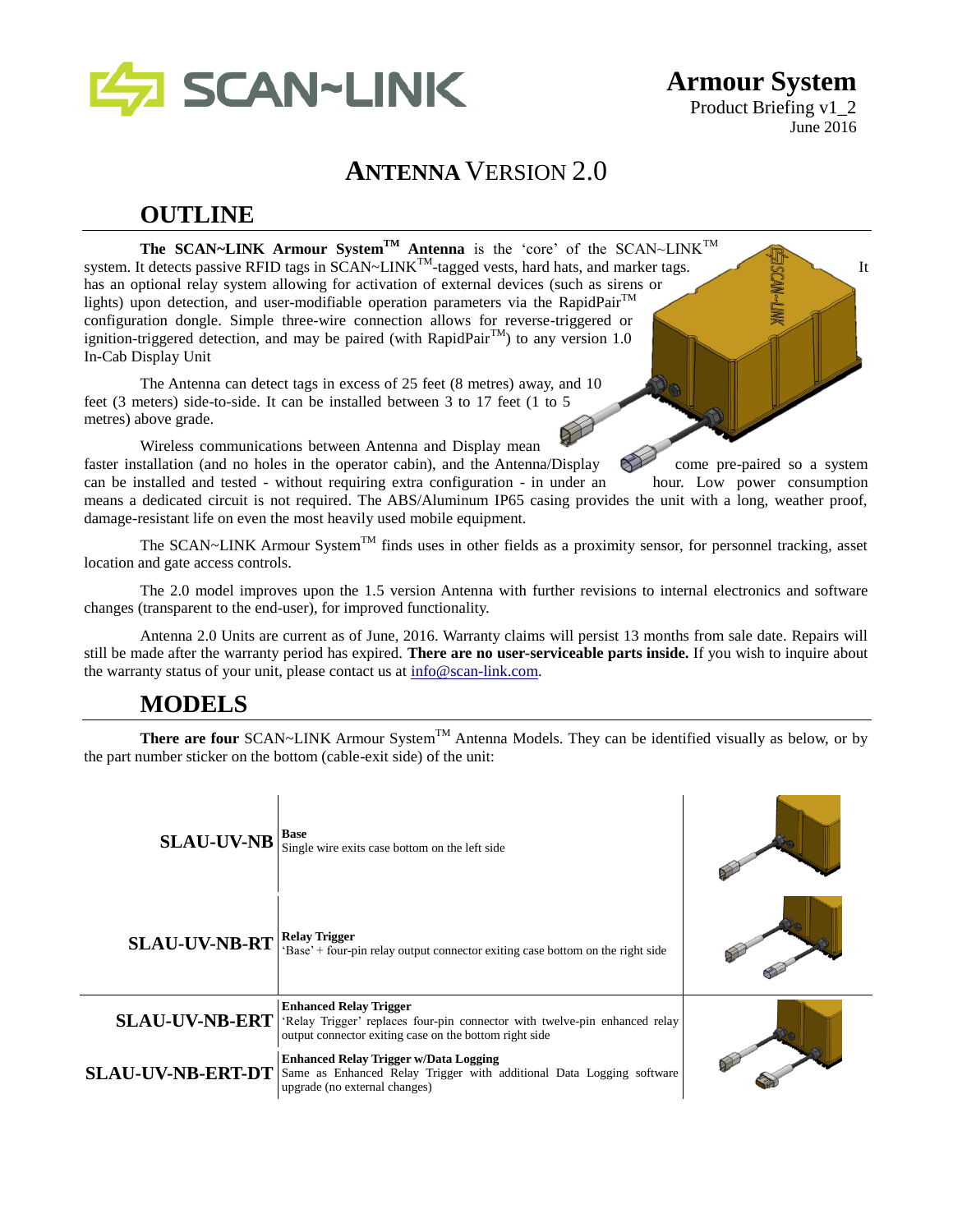

## **CHANGES FROM 1.5**

- Reverse input now triggers at 4.5VDC (down from 6.5VDC)
- Reverse polarity protection has been improved
- ~ERT Models now have a Solid State Relay output (see 'Pinout' below)

## **SPECIFICATIONS**

### **Absolute** Specifications - Exceeding these may damage the unit!

| <b>Item</b>                       | <b>Minimum</b>  | <b>Maximum</b> | <b>Notes</b>                                       |
|-----------------------------------|-----------------|----------------|----------------------------------------------------|
| <b>Input Voltage</b>              | $+9$ VDC        | $+34$ VDC      | Do not attempt to operate outside nominal 12-28VDC |
| <b>Operating Temperature</b>      | $-20^{\circ}$ C | $50^{\circ}$ C | Cold temperature version available                 |
| Storage Temperature               | $-30^{\circ}$ C | $80^{\circ}$ C |                                                    |
| <b>Ingress Protection</b>         | IP65            |                | Do Not Immerse                                     |
| <b>Reverse Polarity Protected</b> | Yes             |                |                                                    |
| Voltage Spike Withstand           | 75V @ 5A        |                |                                                    |

### **Physical** Specifications (with Antenna back-plate facing down)

| <b>Item</b>                     | Metric (mm)                                      | Imperial (in) | <b>Notes</b>                                  |  |
|---------------------------------|--------------------------------------------------|---------------|-----------------------------------------------|--|
| Height                          | $128$ mm                                         | 51/16"        | 'Depth' when mounted on equipment             |  |
| Length                          | 246 mm                                           | 911/16"       | Height' when mounted on equipment             |  |
| Minimum Install Length          | $11 \frac{1}{2}$<br>$292 \text{ mm}$             |               | Clearance for cable gland and wire bend       |  |
| Width                           | $165$ mm                                         | 61/2"         |                                               |  |
| Wire Length                     | $400$ mm                                         | 15.5/8"       | Measured from case to tip of connector        |  |
| Backplate                       | <b>Black Anodized Aluminum</b>                   |               |                                               |  |
| Casing                          | Yellow Polycarbonate/ABS<br><b>Alloy Plastic</b> |               |                                               |  |
| <b>Mounting Channels</b>        | $11 \text{ mm}$                                  | 7/16"         | Designed for 6mm $(1/4)$ <sup>"</sup> ) bolts |  |
| <b>Installation Orientation</b> | Vertical, Cables Down                            |               | Moisture vent must face downward              |  |
| <b>Power Connector</b>          | Deutsch DTM04-6P                                 |               | Mates w/Deutsch DTM06-6S                      |  |
| <b>Relay Connector</b>          | Deutsch DT04-4P                                  |               | Mates w/Deutsch DTM06-4S                      |  |
| <b>Enhanced Relay Connector</b> | Deutsch DTM04-12PA                               |               | Mates w/Deutsch DTM06-12SA                    |  |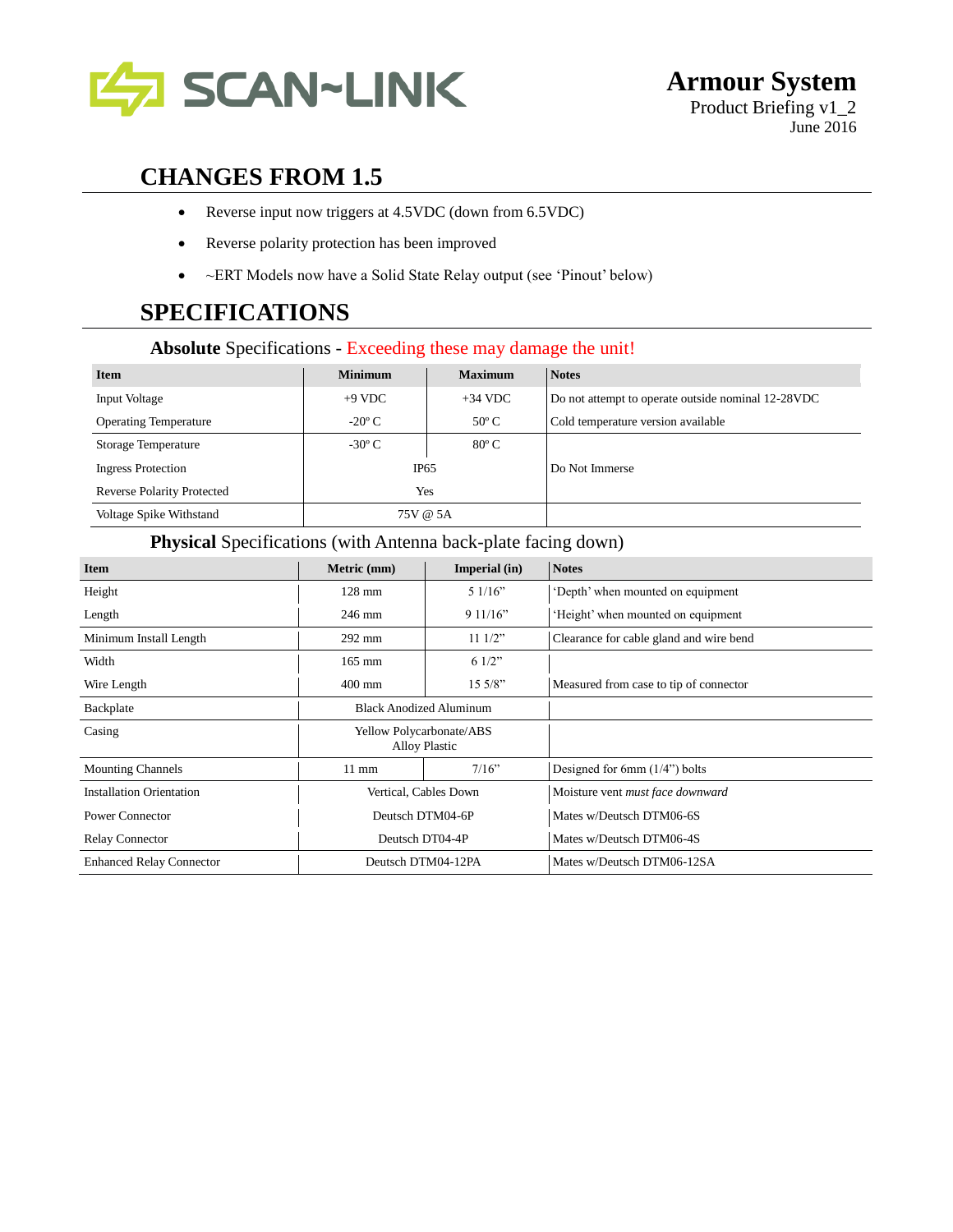

## **Armour System**

## **Electrical** Specifications **I** June 2016

# Product Briefing v1\_2

| <b>Item</b>                           | <b>Minimum</b>   | <b>Maximum</b> | <b>Notes</b>                                   |
|---------------------------------------|------------------|----------------|------------------------------------------------|
| Nominal Input Voltage (VCC)           | $+12$ VDC        | $+28$ VDC      | On models with 'UV' in model number            |
| Input Current @ 12 VDC                | 0.28A            |                | Nominal (not including Detection Relay Load)   |
| Input Current @ 24 VDC                | 0.14A            |                | Nominal (not including Detection Relay Load)   |
| Recommended External Fuse             | 5A               |                | Ensure fuse accommodates connected relay loads |
| Reverse Input Trigger Voltage         | 6.5 VDC          | <b>VCC</b>     | Opto-isolated                                  |
| Reverse Input Current Draw            | $1.5 \text{ mA}$ | 6 mA           | <b>Resistor</b> limited                        |
| <b>Detection Relay Contact Rating</b> |                  | 2A @ 5VDC      | <b>RT/ERT Models Only</b>                      |
| Solid State Relay Voltage             |                  | 220 V          | <b>ERT</b> Model Only                          |
| Solid State Relay Current             |                  | 80mA           | <b>ERT</b> Model Only                          |
| <b>Fault Relay Contact Rating</b>     |                  | 2A @ 5VDC      | <b>ERT</b> Model Only                          |
| <b>RFID Scanner Radio Frequency</b>   | 903.2 MHz        | 922.0 MHz      | North American unlicensed band                 |
| Wireless Link Frequency               | 2400 MHz         | 2483MHz        | North American unlicensed band                 |
| Industry Canada ID                    | 9283A-SLAU270NB  |                | Under SCAN~LINK Technologies Inc.              |
| FCC ID                                | YUU-SLAU270NB    |                | Under SCAN~LINK Technologies Inc.              |

### **Pinout** Specifications

| <b>Pin 1 Power Supply</b><br>$VCC (+12-28VDC)$<br><b>Power</b> |                                                      |                                                                         | Pin 6 Communications*                         | RS-485 Signal Common, Do Not Connect          |                                 |                                           |  |
|----------------------------------------------------------------|------------------------------------------------------|-------------------------------------------------------------------------|-----------------------------------------------|-----------------------------------------------|---------------------------------|-------------------------------------------|--|
|                                                                | Pin 2 Power Supply                                   |                                                                         | VDD (-) Equipment Ground                      | Pin 5 Communications*                         |                                 | RS-485 Signal +, Do Not Connect           |  |
| <b>Connector</b>                                               | Pin 3 Reverse<br><b>Reverse Input</b>                |                                                                         | Pin 4 Communications*                         |                                               | RS-485 Signal -, Do Not Connect |                                           |  |
|                                                                |                                                      |                                                                         |                                               |                                               |                                 |                                           |  |
|                                                                | Pin 1 Power                                          | $VCC (+)$                                                               |                                               | Pin 4 Power                                   | $VDD$ (-)                       |                                           |  |
| <b>Relay</b>                                                   | <b>Connector</b> Pin 2 VCC Relay                     | Detecting                                                               | Open                                          | Pin 3 VCC Relay                               | Detecting                       | VCC $(+)$ , 1A Max                        |  |
|                                                                |                                                      | Not Detecting                                                           | VCC $(+)$ , 1A Max                            |                                               | Not Detecting                   | Open                                      |  |
|                                                                |                                                      |                                                                         |                                               |                                               |                                 |                                           |  |
|                                                                | Pin <sub>1</sub><br>+ Power                          | <b>Always</b>                                                           | $VCC (+)$                                     | <b>Pin 12</b><br>- Power                      | Always                          | $VDD$ $(-)$                               |  |
| <b>Enhanced</b>                                                | Pin <sub>2</sub>                                     | Detecting                                                               | Open                                          | <b>Pin 11</b>                                 | Detecting                       | VCC $(+)$ , 1A Max                        |  |
|                                                                | <b>VCC Relay</b>                                     | Not Detecting                                                           | VCC $(+)$ , 1A Max                            | <b>VCC Relay</b>                              | Not Detecting                   | Open                                      |  |
|                                                                | Pin <sub>3</sub>                                     | Detecting                                                               | Open                                          | Pin <sub>10</sub><br><b>Solid State Relay</b> | Always                          | 80mA/60Ohms                               |  |
|                                                                | Solid State Relay                                    | <b>Connected to Solid State</b><br>Not Detecting<br><b>Relay Common</b> |                                               | Common                                        |                                 | 220V Max                                  |  |
| <b>Relay</b>                                                   | Pin <sub>4</sub><br><b>Detection Relay</b>           | Detecting                                                               | Open                                          | Pin <sub>9</sub>                              | <b>Fault or No Power</b>        | Open                                      |  |
| <b>Connector</b>                                               | <b>Normally Closed</b><br>Not Detecting              |                                                                         | <b>Connected To Detection</b><br>Relay Common | <b>Fault Relay Normally</b><br>Open           | No Fault                        | <b>Connected to Fault Relay</b><br>Common |  |
|                                                                | Pin <sub>5</sub><br><b>Detection Relay</b><br>Common | Always                                                                  | <b>Detection Relay</b><br>Common              | Pin <sub>8</sub><br><b>Fault Relay Common</b> | <b>Always</b>                   | <b>Fault Relay Common</b>                 |  |
|                                                                | Detecting<br>Pin 6<br><b>Detection Relay</b>         |                                                                         | To Detection Relay<br>Common                  | Pin <sub>7</sub><br><b>Fault Relay</b>        | <b>Fault or No Power</b>        | <b>Connected to Fault Relay</b><br>Common |  |
|                                                                | Normally Open<br>Not Detecting<br>Open               |                                                                         | <b>Normally Closed</b>                        | No Fault                                      | Open                            |                                           |  |

### **RS-485 Communications** Note

The RS-485 connections on the power harness are used for diagnostic and repair purposes only. They do not allow configuration, firmware upgrades or other features without specialized, proprietary software and procedures*. Any connection to these pins for any purpose or any attempt to communicate with the device not only voids any warranty claims, but may*